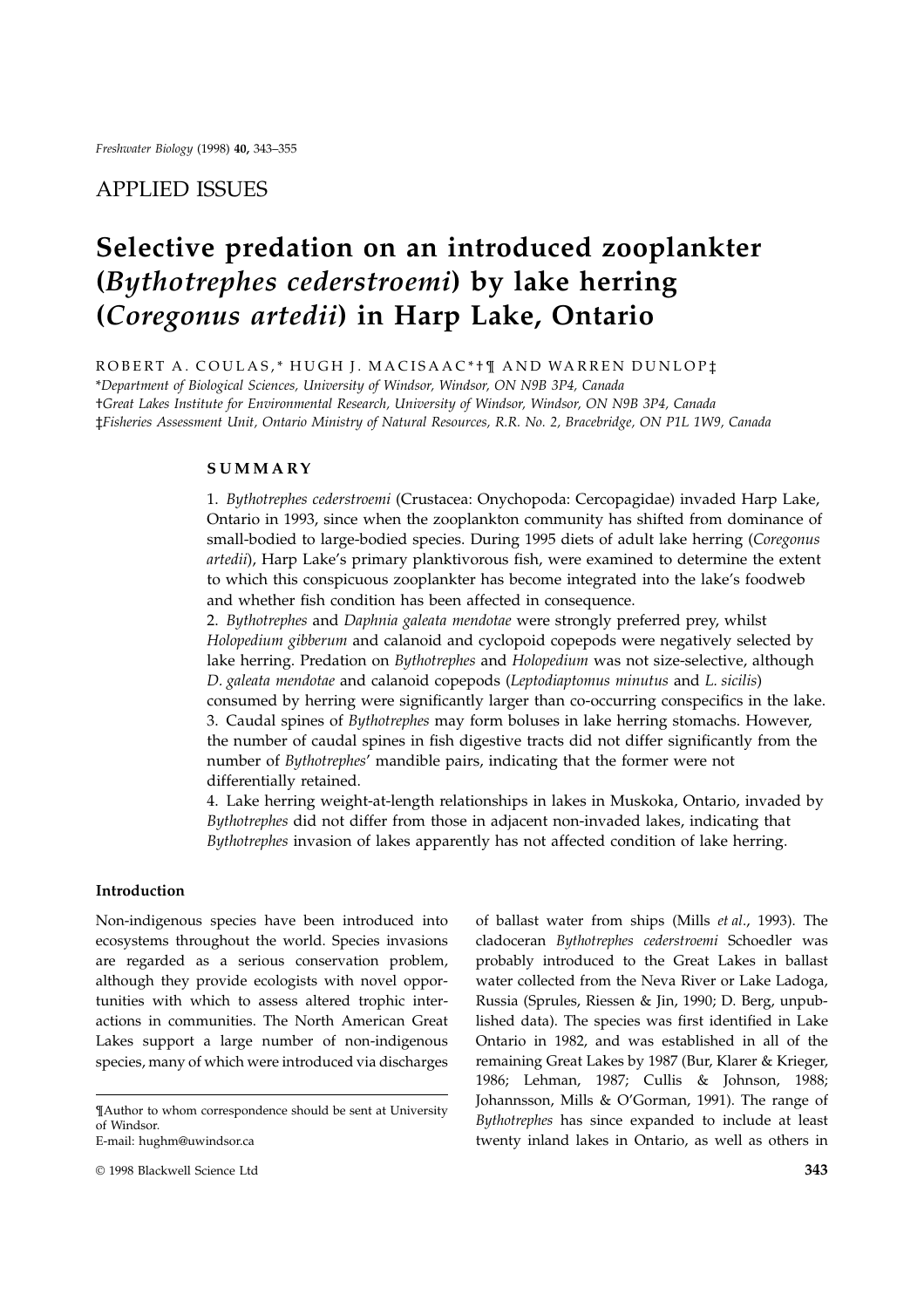#### **344** *R.A. Coulas, H.J. MacIsaac and W. Dunlop*

Minnesota and Michigan (Yan *et al*., 1992). *Bythotrephes* is an important exotic species because, when abundant, it can impact zooplankton communities. Lehman (1988) and Yan & Pawson (1997) reported that predation by *Bythotrephes* dramatically reduced populations of small- but not large-bodied zooplankton in Lake Michigan and Harp Lake, Ontario.

*Bythotrephes* is among the largest zooplankton species, and is easily detected by visually selecting, planktivorous fish. European studies have revealed positive selection for *Bythotrephes* by many fish (Lindström, 1955; Nilsson, 1961, 1979; Grimas & Nilsson, 1965; Nilsson & Anderson, 1967; de Bernardi & Canali, 1975; Stenson, 1978, 1979; Garnås, 1983). Intense planktivory apparently limits the abundance of *Bythotrephes* in some arctic lakes in Sweden (Stenson, 1978). Studies on the Great Lakes have revealed predation of *Bythotrephes* by fish including alewife (*Alosa pseudoharengus* Wilson), rainbow smelt (*O. mordax* Mitchill), emerald shiner (*Notropis atherinoides* Rafinesque), spottail shiner (*N. hudsonius* Clinton), yellow perch (*P. flavescens*), white perch (*Morone americana* Gmelin) and walleye (*Stizostedion vitreum*) (Bur & Klarer, 1991; Hartman *et al*., 1992; Mills *et al*., 1992). However, fish feeding preferences on *Bythotrephes* relative to other taxa of zooplankton are poorly established for North American lakes. Predator-based limitation of *Bythotrephes* abundance is of fundamental importance considering the potential of this invader to alter zooplankton communities (Lehman, 1988; Yan & Pawson, 1997).

Effects of *Bythotrephes* ingestion on growth and condition of planktivorous fish have not been well studied. Fish may be positively affected by introduction of a new, highly visible food source. Alternatively, large boluses of caudal spines may be formed in the stomach of fish that consume *Bythotrephes* (Keilty 1990), thereby impeding food passage and reducing growth rate or condition. Giussani & de Bernardi (1977) reported that utilization efficiency by coregonid fish of *Bythotrephes* was apparently lower than for other zooplankton prey. *Bythotrephes* may also adversely affect planktivorous fish indirectly, by reducing availability of zooplankton prey or by altering size structure of zooplankton communities (Yan & Pawson, 1997).

In this study, predation on *Bythotrephes* by lake herring *Coregonus artedii* Lesueur in Harp Lake was examined (Fig. 1). Temporal patterns of predation by lake herring on *Bythotrephes* relative to other zooplankton prey were assessed, and also whether lake herring fed on a size-selective basis on different zooplankton taxa. Relative passage rates of *Bythotrephes*' caudal spines and mandibles through lake herring stomachs were also assessed to determine whether caudal spine boluses are differentially retained. Finally, weight-atlength relationships for lake herring from lakes with and without *Bythotrephes* were compared to determine whether invasion by this cladoceran affects fish condition.

# **Materials and methods**

# *Harp Lake site description*

Harp Lake is located near Georgian Bay in the Moon/ Go Home drainage basin (Fig. 1). Harp Lake is oligotrophic (total phosphorus =  $8 \mu g L^{-1}$ ), with an area of  $0.71 \text{ km}^2$  and mean and maximum depths of 12.4 and 37.5 m (Dillon, Reid & de Grosbois, 1987). The lake stratifies to a depth of about 5 m during summer (Fig. 2). The lake has been used as a reference basin since 1978 as part of an acid rain study by the Ontario Ministry of Environment and Energy (MOEE) (Yan, 1986). Until invasion of the lake in 1993 by *Bythotrephes*, the zooplankton community was dominated by smallbodied cladocerans [e.g. *Bosmina longirostris* (O.F.M.), *Diaphanosoma birgei* Korıˆnek, *Chydorus sphaericus* (O.F.M.)] and copepods (e.g. *Epischura lacustris* S.A. Forbes, *Skistodiaptomus oregonensis* Lilljeborg, *L. minutus* Lilljeborg). Large cladocerans (e.g. *D. galeata mendotae* Birge and *H. gibberum* Zaddach) did not become numerically important in the lake until after *Bythotrephes* invaded the lake (Yan & Pawson, 1997).

Harp Lake has been stocked with juvenile lake trout *S. namaycush* Walbaum and brook trout *S. fontinalis* Mitchill for the past 50 years. The littoral fish community consists of smallmouth bass *Micropterus* dolomieu Lacépède, various cyprinid minnows (*Notropis* spp.) and yellow perch *P. flavescens* (R. Coulas, personal observation). The pelagic fish community is dominated by planktivorous lake herring and piscivorous lake trout (W. Dunlop, personal observation).

Water temperature and thermocline depth were monitored throughout this study using a YSI temperature meter (Model 33SCT).

<sup>© 1998</sup> Blackwell Science Ltd, *Freshwater Biology*, **40,** 343–355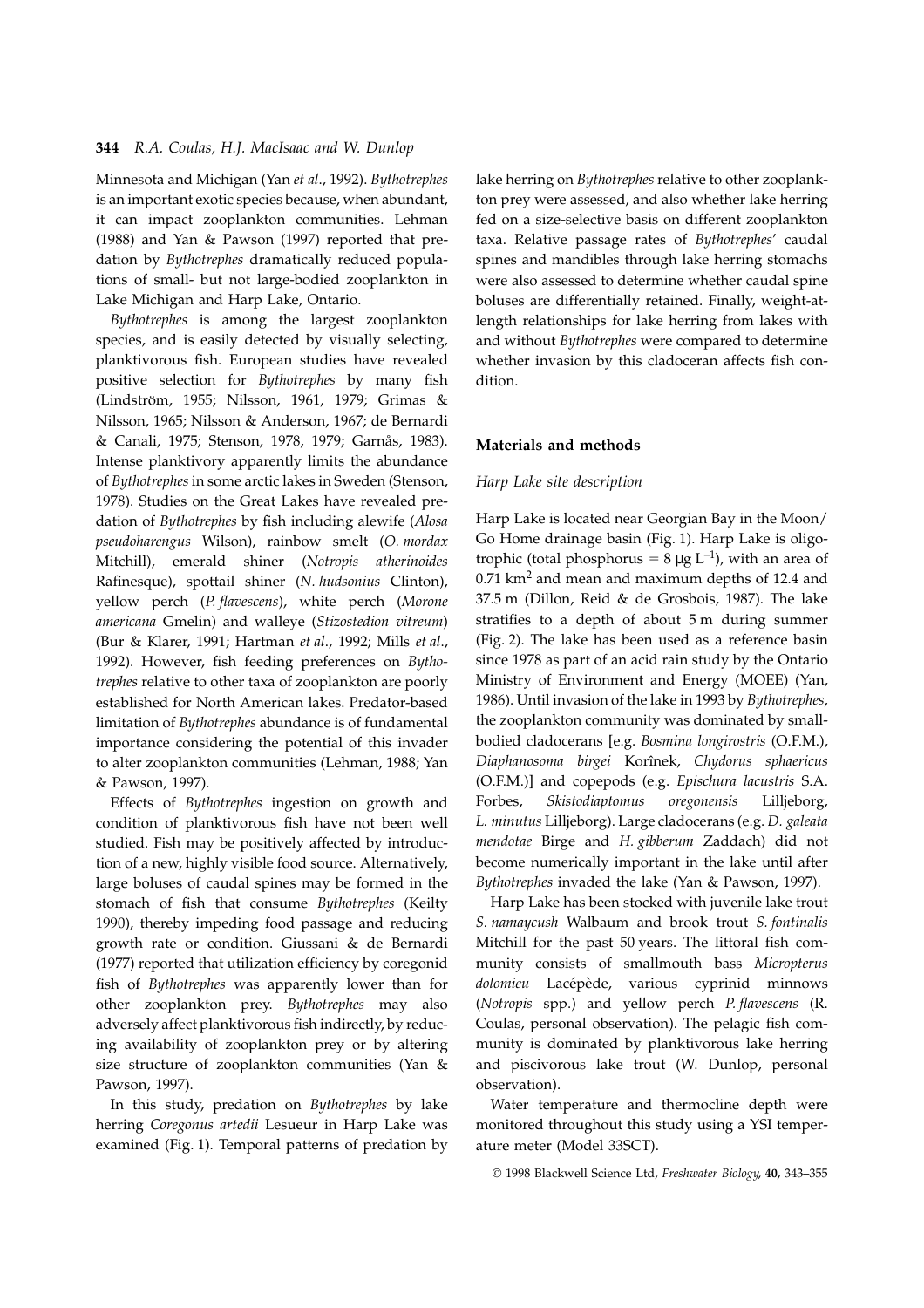

**Fig. 1** Moon/Go Home drainage basin in south-central Ontario (inset). Lakes invaded by *Bythotrephes* include Joseph, Rosseau, Harp. Reference lakes not invaded by *Bythotrephes* include Young, Twelve Mile, Gull.

#### *Fish collections*

Fish and zooplankton were sampled from Harp Lake over seven sampling periods during summer and autumn 1995. All sampling was done between 07.00 and 09.00 h. Monofilament gill nets of 4 and 6 cm stretch were randomly set at three of six sampling locations in Harp Lake. At each sampling site, nets were set perpendicular to the shoreline, beginning at a depth of 10 m and extending for 90 m toward the middle of the lake. The outermost net-set depth ranged between 18 and 30 m. Additional fish samples were collected on 26 April and 19 May 1995, although corresponding plankton samples are lacking. Each net was removed within 40 min to prevent excessive catches of lake herring and to permit rapid preservation of fish stomach contents, thereby minimizing digestion of diet items. Fork length and fish weight were determined within 2 h of capture. Fork length (mm) was measured on a standard fish board, while body weight (g) was measured using a Pennsylvania Model 4050 T electronic balance ( $n = 355$ ). The first left gill arch of each fish was examined for morphological characteristics such as gill raker number, gill raker length and raker space ( $n = 25$ ). All gill measurements were recorded digitally  $\pm$  0.1 mm using a microcomputer adapted to a Wild–Leica dissecting microscope at  $6\times$  magnification.

Fish gastrointestinal tracts were removed and pre-

© 1998 Blackwell Science Ltd, *Freshwater Biology*, **40,** 343–355

served in 10% buffered sugar-formalin (Windell, 1968). Digestive tract (stomach and foregut) contents of a minimum of six randomly selected fish from each sampling period were collected, identified and enumerated ( $n = 64$  total). Zooplankton were enumerated with a Wild–Leica dissecting microscope at  $12\times$ magnification. Prey were identified *in toto* to the lowest taxonomic level (Balcer, Korda & Dodson, 1984). Cladocerans were identified to genus because carapace integrity was typically good. Calanoid and cyclopoid copepods and aquatic insects were identified to order owing to poor body integrity in fish stomachs. Naupliar copepods were counted as a single group and later apportioned according to adult abundance. Likewise, calanoid and cyclopoid copepodids were initially identified into two groups, and later apportioned according to adult abundance. Numbers of left and right mandibles and caudal spines of *Bythotrephes* were recorded for all fish diet samples.

#### *Zooplankton collections*

Schindler–Patalas zooplankton samples (30 L with 53-µm mesh) were collected from each of the shallowest and deepest depths where each gill net was set. An additional plankton sample was taken on each sampling date from a reference station in the middle of Harp Lake using a 50-cm mouth diameter, 53-µm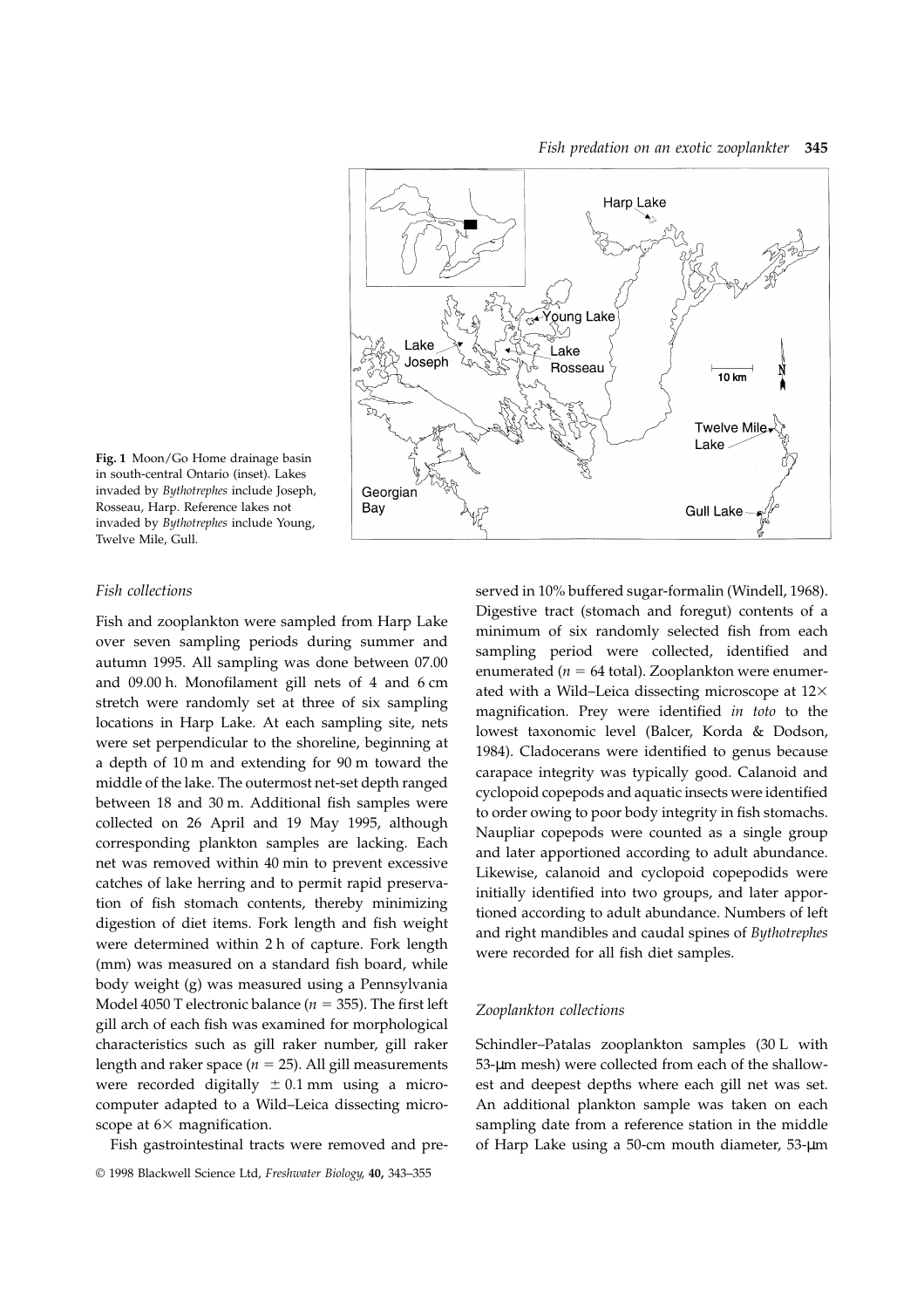

**Fig. 2** Temperature profile of surface waters of Harp Lake during summer 1995 ( $°C$  at < 12 m).

Wisconsin plankton net with a length-to-mouth ratio of 4 : 1. Samples were collected from 20 m depth to the surface  $(4 \text{ m}^3)$ , treated with carbonated water, and preserved with 4% buffered, sugar-formalin (Haney & Hall, 1973).

Lake plankton samples were enumerated using the same equipment, procedures and taxonomic resolution as per fish stomach samples. Schindler–Patalas samples were processed *in toto* for all taxa. Three replicate subsamples (with replacement) were counted for each Wisconsin net sample (MacIsaac *et al*., 1992). Entire Wisconsin net samples were examined to estimate densities of rare taxa (e.g. *Bythotrephes*). Zooplankton abundance was estimated by averaging all plankton samples collected on a particular date.

Size structure of the five numerically most important zooplankton groups was determined by measuring body length of at least 150 randomly selected individuals from each of plankton and fish diet using a Wild–Leica dissecting microscope linked to a microcomputer. Animal lengths were digitized for conversion to biomass (ZEBRA2 software; Allen, Yan & Geiling, 1994). Body length measurements consisted of tip-of-head to base-of-carapace for *D*. *galeata mendotae* and *H*. *gibberum* (exclusive of gelatinous mantle), and of tip-of-head to base of caudal rami in calanoid copepods. *Bythotrephes* was measured from the base of the caudal process (i.e. anterior to the first caudal spike) to the middle of the eye spot. Abundant

zooplankton taxa (*D*. *galeata mendotae* and calanoid copepods) were measured on each sampling date. Measurements for less abundant zooplankton (*H*. *gibberum* and *Bythotrephes*) were limited to periods of highest abundance. Size-structured zooplankton abundance was calculated as:

$$
N_i = N^* s_i \tag{1}
$$

where  $N_i$  is abundance (individuals  $m^{-3}$ ) of animals of size class *i*, *N* is species density (individuals  $m^{-3}$ ) and *si* is the proportion of individuals counted of size class *i*.

Size-structured abundance data were used to estimate total dry biomass for major zooplankton taxa. Biomasses of individual zooplankters were calculated using length–mass regressions in ZEBRA2 software (Yan, 1986; Allen *et al*., 1994; N. Yan, unpublished data). Biomass values were corrected for loss of weight in formalin (Giguère et al., 1987; N. Yan, unpublished data). Biomass values were estimated only for planktonic zooplankton because some prey items, including *Mysis relicta* (Loven) and *Chaoborus punctipennis* (Say), live primarily in the benthos during daylight hours and were never captured in plankton samples. It was not possible to establish the original lengths of these prey nor to convert abundance to biomass because only fragments of these taxa were found in the digestive tract.

Total dry biomass  $(B; \mu g \, \text{m}^{-3})$  of major zooplankton taxa was estimated for both lake and diet samples as:

$$
B = \sum_{i=1}^{c} (N_i^* Y_i)
$$
 (2)

where  $Y_i$  is dry biomass ( $\mu$ g m<sup>-3</sup>) of individuals of size class *i* and *c* is the number of size classes.

#### *Lake herring feeding*

Two indices were used to analyse lake herring feeding preference in Harp Lake using the five most abundant zooplankton taxa from plankton and fish diet assessments. Chesson's  $\alpha$  index provides a measure of the proportional abundance of a prey type in fish diet relative to its proportional abundance in the lake (Chesson, 1983). Chesson's index is commonly used in fish diet research, and is considered one of the most reliable for field-based observations (Lechowicz, 1982). Chesson's α ranges between 0 (strong negative selection) and 1 (strong positive selection), with a value of

© 1998 Blackwell Science Ltd, *Freshwater Biology*, **40,** 343–355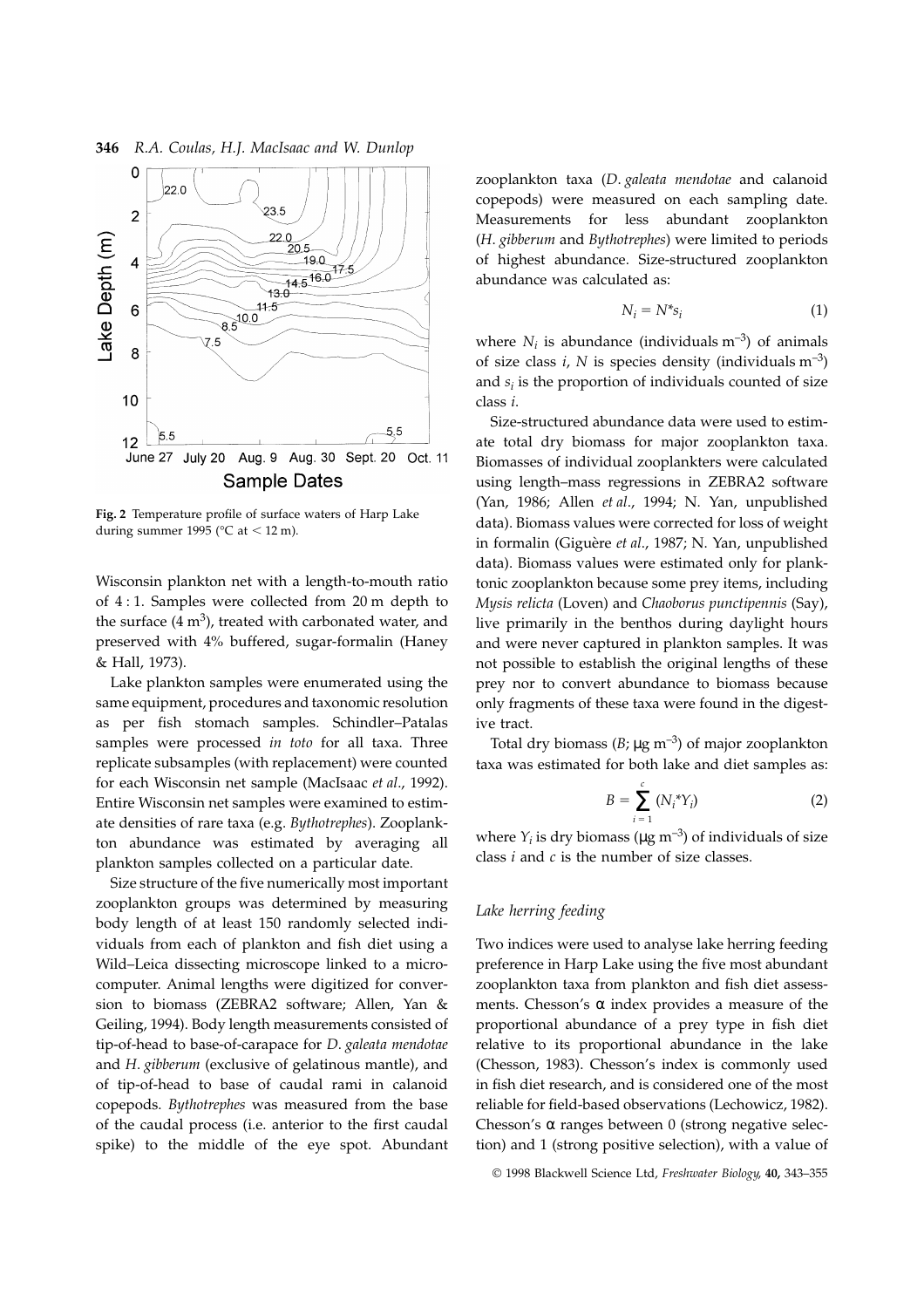| Lake    | Surface area<br>(ha) | Mean depth<br>(m) | Maximum depth<br>(m) | <i>Bythotrephes</i><br>present? | Lake Herring |                     |                |
|---------|----------------------|-------------------|----------------------|---------------------------------|--------------|---------------------|----------------|
|         |                      |                   |                      |                                 | N            | Fork length<br>(mm) | Wet mass $(g)$ |
| Rosseau | 6295                 | 23.2              | 90                   | Yes                             | 52           | 246.9 (21.3)        | 168.2(43.1)    |
| Joseph  | 5375                 | 24.7              | 93                   | Yes                             | 22           | 253.2 (24.7)        | 201.2(61.2)    |
| Harp    | 72                   | 11.6              | 34                   | Yes                             | 57           | 214.5(15.2)         | 103.6(23.7)    |
| Young   | 109                  | 11.9              | 22                   | No                              | 173          | 220.3(25.3)         | 111.9 (46.6)   |

12 Mile 463 10.6 24 No 52 222.1 (18.8) 114.4 (25.7) Gull 996 16.5 49 No 66 243.2 (22.3) 180.9 (54.5)

**Table 1** Morphometric characteristics of six lakes in central Ontario that were sampled for lake herring. Lakes were selected on the basis of presence or absence of *Bythotrephes*. Fish characteristics provided for each basin sampled are mean (SD) values

0.2 indicating non-selective feeding for five prey classes. An overall Chesson's α value was calculated by pooling mean α values across dates; variance for the pooled  $α$  value was estimated using the method of Manly (1974). Overall α values for each species were tested against the neutral selectivity value using Student's *t*-test (Manly, 1974). Chesson's α values met the assumption of normality following arcsine, squareroot transformation. Individual *t*-tests for each plankton species were assessed at an adjusted probability level of 0.01 (0.05/5).

Chesson's index is sensitive to rare prey types. A second index of feeding preference, developed by Pearre (1982), was employed to compare relative abundance of each prey species in diet and environment collections against all other prey items found in both samples. Thus Pearre's index is not biased by rare prey types. Pearre's V index ranges between 1 (strong positive selection) and –1 (strong negative selection), with a value of zero indicating neutral selection. Pearre's index follows the  $\chi^2$  distribution.

Zooplankton dry biomass was utilized with both selection indices, although statistical tests based on plankton abundance yielded the same results even for taxa that were subject to size-selective predation by lake herring (e.g. *D. galeata mendotae*; Coulas, 1996).

Product-moment (Pearson's) correlation coefficients were computed to assess the relationship between proportional abundance of a prey type (*D. galeata mendotae*, *Bythotrephes*) in the plankton and in fish diet. This measure provides an estimate of how closely predators were assessing or tracking abundance of these prey types in the lake, and thus whether the fish modified diet according to changes in the plankton community.

Size-selective predation by lake herring on © 1998 Blackwell Science Ltd, *Freshwater Biology*, **40,** 343–355

zooplankton was assessed using size structure of lake and fish diet samples for the four most abundant prey types (*D. galeata mendotae*, *Bythotrephes*, calanoid copepods, *H. gibberum*). Size distributions were compared separately for each sampling period using Kolmogorov–Smirnov two-sample tests.

The number of *Bythotrephes* caudal spines in lake herring stomachs was regressed on the higher of the right or left *Bythotrephes* mandible number to assess whether the former were retained longer in the digestive tract than typical food items. The mandibles of *Bythotrephes* are only slightly smaller (0.4–0.5 mm; Martin & Cash-Clark, 1995) than zooplankton prey of lake herring. Thus the number of caudal spines (6– 8.5 mm; R. Coulas, unpublished data) relative to that of mandibles provides an assessment of caudal spine retention. The slope was tested against a value of 1 using a *t*-test to determine whether caudal spines passed through herring stomachs at the same rate as mandibles.

#### *Lake herring condition*

The weight-at-length relationships for lake herring from Lakes Joseph, Rosseau and Harp were compared to those of Lakes Young, Twelve Mile and Gull (Fig. 1). The first three lakes were invaded by *Bythotrephes* at least 3 years prior to fish sampling, while the last three lakes have not been invaded (Table 1). Sampling procedures for fish on these lakes are identical to methods and laboratory procedures employed on Harp Lake (see also MacKay, 1995). Lake herring were collected from all six lakes between mid-April and the end of May 1995. Time of collection was standardized across lakes to minimize seasonal variability in food availability among lakes. Variation in weight of lake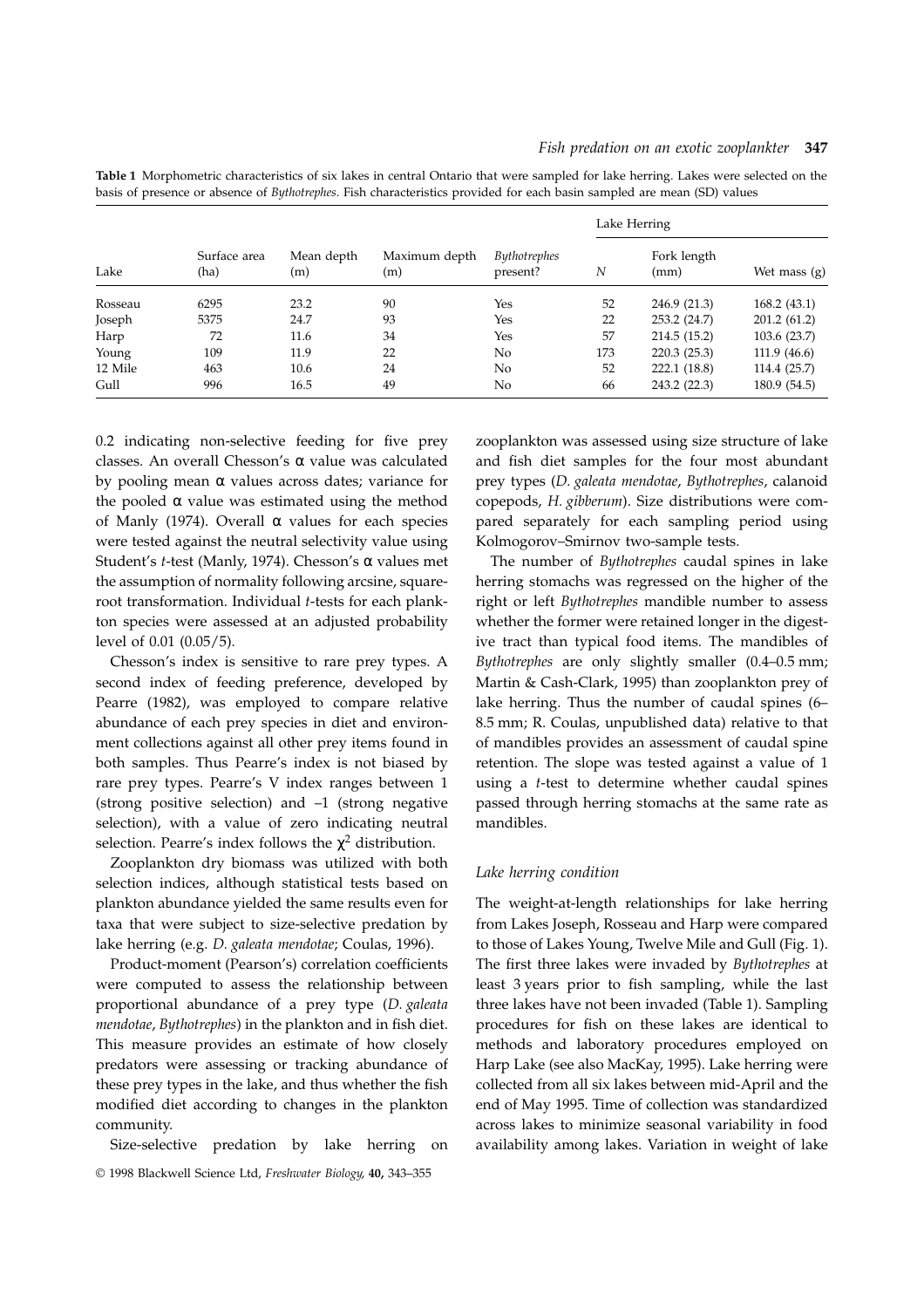

**Fig. 3** Proportional biomass of various species of zooplankton in (a) lake herring stomach samples and (b) in Harp Lake. Zooplankton taxa: calanoid copepods (cross stippled), *Daphnia galeata mendotae* (open), *Holopedium gibberum* (dark stippled), cyclopoid copepods (wave), *Bosmina* spp. (diagonal lines) and *Bythotrephes* (solid).

herring from invaded and non-invaded lakes was analysed using analysis of covariance (ANCOVA), with length entered as a covariate and invasion status as a factor variable. This analysis was performed on log-transformed length and weight data using the GLM procedure of MINITAB 9.0 for Windows.

#### **Results**

Lake herring consumed a wide variety of prey items in Harp Lake. Diets were dominated by aquatic insects (mainly Diptera and Hymenoptera) for two sampling periods during spring 1995. Five other taxa (*Bythotrephes*, *D. galeata mendotae*, *H. gibberum* and calanoid and cyclopoid copepods) were the principal biomass components of lake herring diet during summer sampling dates (Fig. 3a). *Bythotrephes* was found in virtually all fish collected on or after May 19. It was a dominant ( $> 10\%$ ) biomass contributor during June,



**Fig. 4** Proportional abundance of various species of zooplankton in (a) lake herring stomach samples and (b) in Harp Lake. Species key as per Fig. 3. *Chaoborus punctipennis* and *Mysis relicta* represented 1.01% of fish diet items on 8 August, and less than 0.50% on all other dates. These species were never encountered in lake plankton samples.

July and October (Fig. 3a). Relative biomass contribution of *Bythotrephes* to lake herring diet was highly variable, ranging between 1 and 64% (Fig. 3a). It is noteworthy that there was usually a tenfold increase in relative biomass of *Bythotrephes* in diet of lake herring as compared to relative abundance (Fig. 4a,b) because of the tremendous size difference between *Bythotrephes* and most other zooplankton.

*Daphnia galeata mendotae* was a dominant biomass contributor to fish diet on all sample dates, particularly in August and September (Fig. 3a). Calanoid copepods were common diet items in both spring and autumn (Fig. 3a). *Holopedium gibberum* was a common component of fish diet only on 8 June (Fig. 3a). *Mysis relicta* and *Chaoborus punctipennis* were found in fish diets during the June to October period, but collectively represented less than 1% of prey abundance (Fig. 4a). Several other taxa that were rare in lake herring diet and in plankton samples included *D. bergei*, *Bosmina longirostris*, *B.* (*Neobosmina*) *tubicen* Brehm and *Polyphemus pediculus* L.

© 1998 Blackwell Science Ltd, *Freshwater Biology*, **40,** 343–355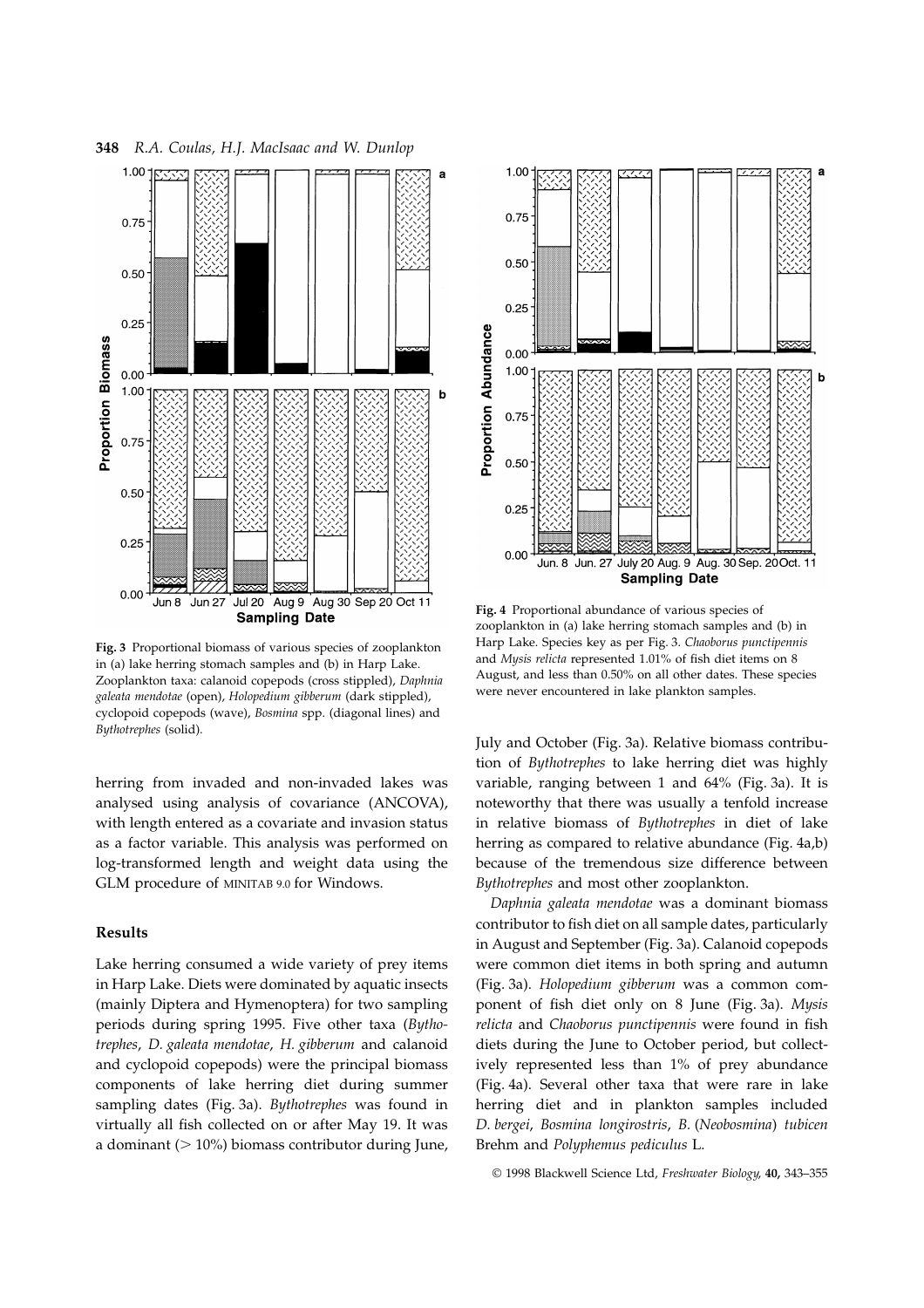

**Fig. 5** Mean  $(+ 1 SD)$  abundance of *Bythotrephes* in lake herring diet (individuals per fish; white bar) and in Harp Lake plankton (individuals  $m^{-3}$ ; black bar).

In contrast to fish diet, zooplankton biomass and abundance in Harp Lake were dominated by calanoid copepods (*L. minutus*, *E. lacustris*) during every sampling period (Figs 3b, 4b). While *D. galeata mendotae* was a numerically important component of the plankton during the summer period (12–47%; Fig. 4b), individuals were quite small (0.74–0.98 mm) and its biomass contribution was generally low (Fig. 3b). The only other taxa that ever constituted more than 5% of plankton biomass were *H. gibberum* and *Bosmina* spp., mainly during spring and early summer (Fig. 3b). Cyclopoid copepods, mainly *Tropocyclops extensus* (Kiefer) and *Mesocyclops edax* (S. A. Forbes), contributed only marginally  $(< 5\%)$  to plankton biomass and abundance during summer (Figs 3b, 4b).

*Bythotrephes* was always rare and never constituted more than 1% and 0.01% of total zooplankton biomass and abundance, respectively (Figs 3b, 4b). Despite its relative rarity in the plankton, biomass of *Bythotrephes* in fish stomachs was highly correlated with its abundance in the lake (Pearson's  $r = 0.93$ ; Fig. 5).

Examination of fish diet and lake plankton biomass for the five primary zooplankton groups revealed marked selection by lake herring (Fig. 6a,b). Both Chesson's α and Pearre's V selectivity indices revealed significant positive selection by lake herring for *Bythotrephes* ( $P \le 0.01$ ; Fig. 6a,b). The highest selection

© 1998 Blackwell Science Ltd, *Freshwater Biology*, **40,** 343–355





**Fig. 6** Mean seasonal and overall  $(+ 1 S$ D) values for (a) Chesson's  $\alpha$  and (b) Pearre's V for lake herring feeding on zooplankton biomass. Neutral selection values are 0.2 (dotted line) and 0 for Chesson's and Pearre's indices, respectively.  $*P < 0.01$ . Symbols as per Fig. 3.

values for *Bythotrephes* corresponded with its peak density in the lake (Fig. 5).

*Daphnia galeata mendotae* was always a more common biomass component of fish diet than lake plankton. Despite this pattern, Chesson's  $\alpha$  indicated positive selection for *D. galeata mendotae* on three sampling dates and negative selection on four others (Fig. 6a). Overall selection for *D. galeata mendotae* did not differ significantly from non-selective feeding (Fig. 6a). Pearre's index indicated positive selection for *D. galeata mendotae* by lake herring on all dates  $(P = 0.001)$ ; Fig. 6b). Moreover, selection for *D. galeata mendotae* exceeded that for *Bythotrephes* on three of seven sampling dates (Fig. 6b).

All other zooplankton groups examined were negatively selected by lake herring on all dates except for *H. gibberum* on 8 June (Fig. 6a,b); for example, α values for calanoid and cyclopoid copepods and *H. gibberum* were always less than the neutral selection value (0.2), and all three species were significantly negatively selected by lake herring ( $P < 0.01$ , *t*-tests).

Fish diet appeared to 'track' abundance of plankton availability for preferred taxa. Product-moment correlation coefficients for *D. galeata mendotae* (0.58) and particularly for *Bythotrephes* (0.70) indicate greater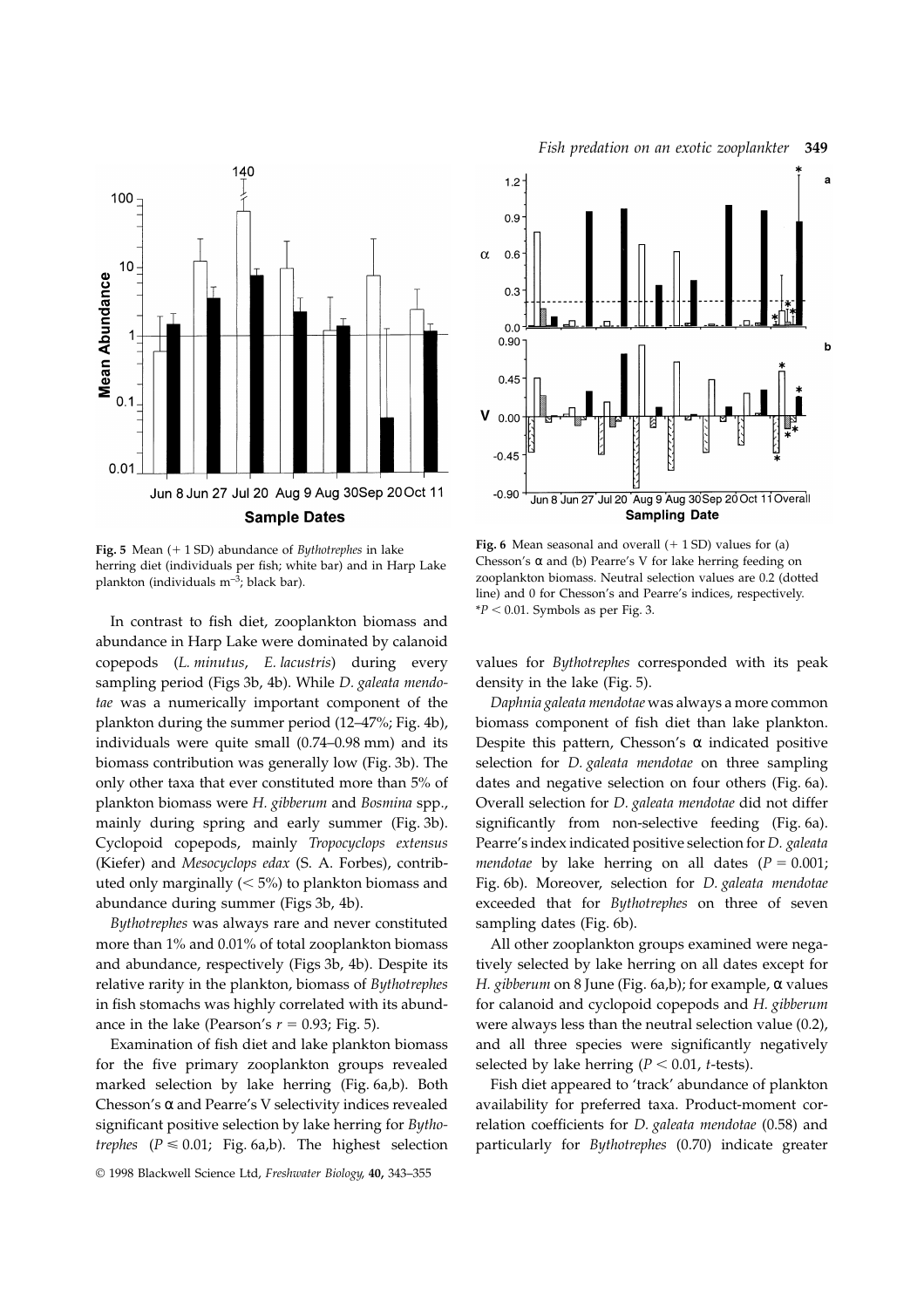

**Fig. 7** Boxplots of zooplankton body length (mm) in plankton samples (open) and fish diet (stippled). Comparisons between lake and diet samples were made with a Kolmogorov– Smirnov two-sample test.  $N = 50$ . \*\* $P > 0.01$ , NS:  $P > 0.05$ .

representation of these species in fish diet when they were most abundant in the lake.

Lake herring also exhibited size selective predation for some prey taxa. Prey size selection was most dramatic and consistent for *D. galeata mendotae*. *Daphnia galeata mendotae* in lake herring diet were significantly larger, by an average of 0.39 mm, than individuals collected concurrently from the lake ( $\alpha =$ 0.05, Kolmogorov–Smirnov test; Fig. 7). Calanoid copepods consumed by lake herring were also significantly larger, by an average of 0.15 mm, than those in the lake on six of the seven dates (Fig. 7). By contrast, zooplankton species that possess morphological deterrents to fish predation were not consumed in a sizeselective manner; for example, size distributions of neither *Bythotrephes* nor *H. gibberum* varied among fish diet and lake plankton samples ( $P > 0.05$ , Fig. 7).

Size selection of prey by lake herring is consistent with anatomical features of the fish. Inner gill raker space, measured at the base of the arch, averaged  $0.5$  mm (SD = 0.06 mm; maximum 0.58), suggesting



**Fig. 8** *Bythotrephes* caudal spine number regressed on mandible number in lake herring diet from Harp Lake (solid line). The regression coefficient (β) did not differ significantly  $(P > 0.10)$  from a slope of 1 (dotted line).  $N = 38$ .

that potential prey smaller than this value would probably not be retained. The prey types that lake herring selected most strongly on the basis of size (*D. galeata mendotae*, calanoid copepods) were also among the smallest zooplankton taxa studied.

*Bythotrephes* caudal spine number was regressed on mandible number to assess whether the larger body part was differentially retained (Fig. 8). While numbers of the two body parts were highly correlated in fish stomachs (Pearson's  $r = 0.99$ ), there was no evidence that caudal spines were differentially retained, as the regression coefficient (1.03) did not vary significantly from 1  $(P > 0.10;$  Fig. 8). However, the regression intercept was significantly greater than 0, indicating that caudal spines were found more often than mandibles when few *Bythotrephes* were present in the stomach (Fig. 8).

Lake herring weight-at-length relationships were explored for three invaded and non-invaded lakes in central Ontario (Figs 1, 9). Lake herring weight was strongly related to fish length  $(P < 0.001)$ , but not to *Bythotrephes* invasion status ( $P = 0.748$ ) nor to an interaction between fish length and invasion status  $(P = 0.714)$ . Lake herring weight-at-length relationships also varied within lake types  $(P < 0.001$ ; Fig. 9).

© 1998 Blackwell Science Ltd, *Freshwater Biology*, **40,** 343–355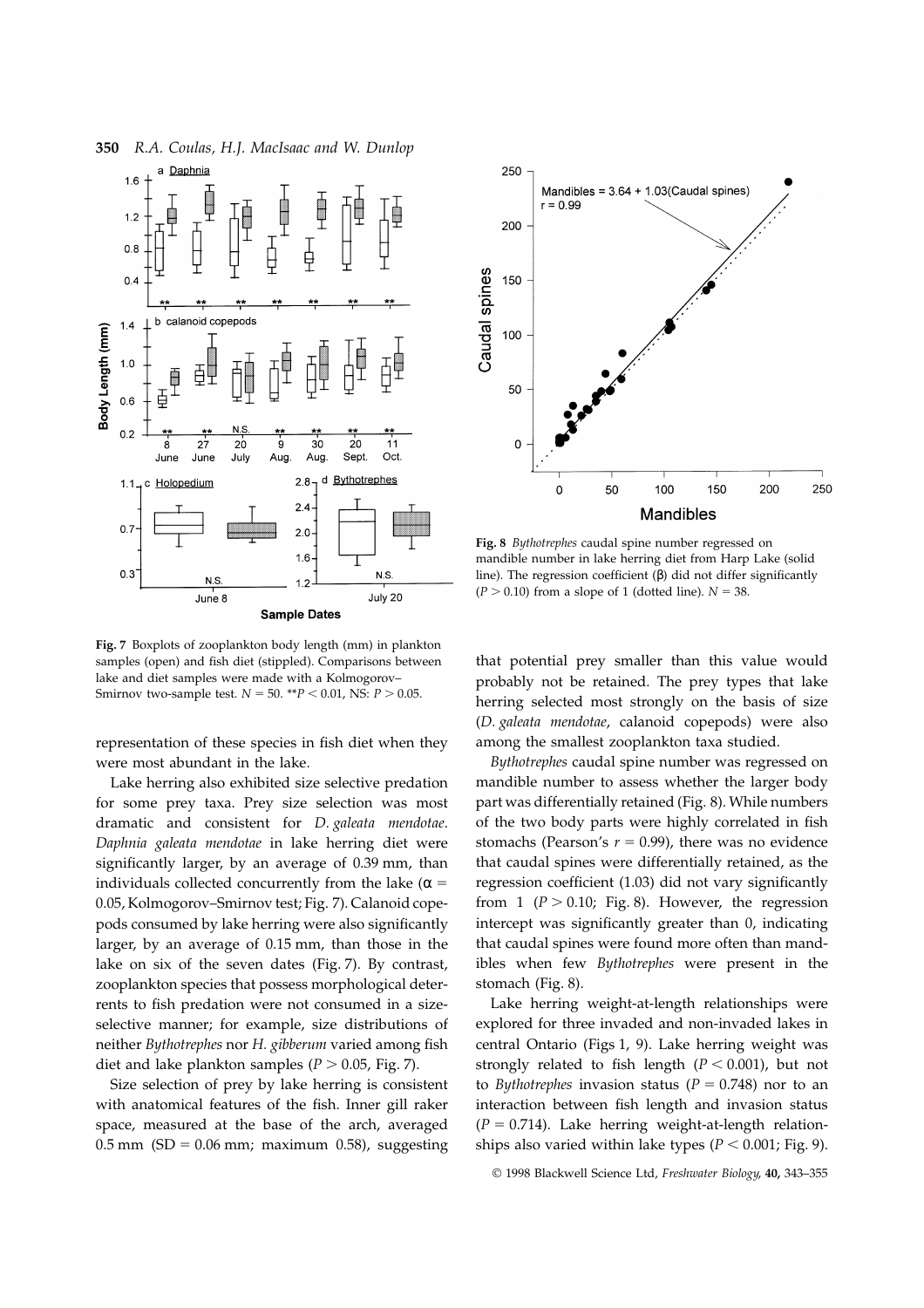

**Fig. 9** Weight-at-length regressions for lake herring from Lakes Joseph, Rosseau and Harp (*Bythotrephes*-invaded lakes) and Lakes Young, Twelve Mile, and Gull (non-invaded lakes).

Thus while condition of fish varied among lakes, differences were not related to the presence of *Bythotrephes*.

#### **Discussion**

The success of exotic species depends on their ability to establish and reproduce in invaded communities (Elton, 1958). The proficiency with which an invader avoids predators, pathogens and competitors determines, in part, its abundance and potential ecological impact on the community it has invaded. Exotic invertebrate predators may thrive and have profound impacts on lake ecosystems; for example, introduction of the opposum shrimp *Mysis relicta* into Flathead Lake, Montana, set off a trophic cascade in which reduced zooplankton abundance resulted in reduced food supply to and abundance of planktivorous fish, birds and mammals (Spencer, McClelland & Stanford, 1991). Similarly, during the short period that *Bythotrephes* has been resident in Harp Lake, it has dramatically reduced population densities of small-bodied zooplankton that previously dominated in the lake (Yan & Pawson, 1997). *Bythotrephes* successfully invaded and established in Harp Lake despite intense, selective predation by the lake's principal planktivorous fish. It is interesting to note that *Bythotrephes* invaded Harp Lake despite the lake's very high divers-

© 1998 Blackwell Science Ltd, *Freshwater Biology*, **40,** 343–355

ity of native crustacean zooplankton (sixteen taxa) relative to other lakes in the region (Yan & Pawson, 1997). Invasion theory predicts that invasions are most likely to succeed in systems that lack potent predators and in which native species diversity is low (Elton, 1958; Lodge, 1993). Harp Lake seemingly satisfies neither of these requirements.

The present study indicates that adult lake herring preferentially select *Bythotrephes* even though the species has been resident in the lake for only a short period and never achieves high population densities. The large size of *Bythotrephes*relative to most zooplankton in North American lakes enhances its vulnerability to active planktivores like lake herring that locate prey visually (Janssen, 1978, 1980). This vulnerability is further enhanced by *Bythotrephes*' conspicuousness. *Bythotrephes* in Harp Lake have blue-tinged antennae and thoracopods, a red brood pouch, and a very large dark eye.

The feeding preference findings reported here closely parallel European studies that established predation on and preference for *Bythotrephes* spp. by many fish species. As examples, *Bythotrephes* is consumed by brown trout (*Salmo trutta* L.), arctic char [*Salvelinus alpinus* (L.)], lake whitefish (*Coregonus* spp.), smelt (*Osmerus eperlanus* L.), roach [*Rutilus rutilus* (L.)], and perch (Perca fluviatilis L.) (Lindström, 1955; Nilsson, 1955, 1961; Nilsson & Pejler, 1973; Giussani & de Bernardi, 1977; Hakkari, 1978; Fitzmaurice, 1979; Garnås, 1983; Næsje *et al*., 1987; Jachner, 1991). It is instructive that with the exception of smelt, roach and perch, these studies involved adult fish. Small fish may attempt to consume *Bythotrephes*, although these attempts may be thwarted by physical limitations imposed by the caudal appendage and its barbs or by the mouth gape of the fish.

Engel (1976) demonstrated positive selection by lake herring for cladocerans including *Leptodora kindti* Focke, *Daphnia* spp., *Chydorus sphaericus* and *B. longirostris*, and negative selection for copepods including *Cyclops bicuspidatus thomasi* S.A. Forbes and *Diaptomus minutus*. Lake herring in Harp Lake exhibited positive selection for *D. galeata mendotae* and *Bythotrephes* (although *Bosmina* was rarely encountered in the diet). These feeding preferences correspond with swimming abilities of different zooplankton species; for example, Link (1996) determined that lake herring had much lower capture probabilities for copepods than for slow-swimming cladocerans. Diet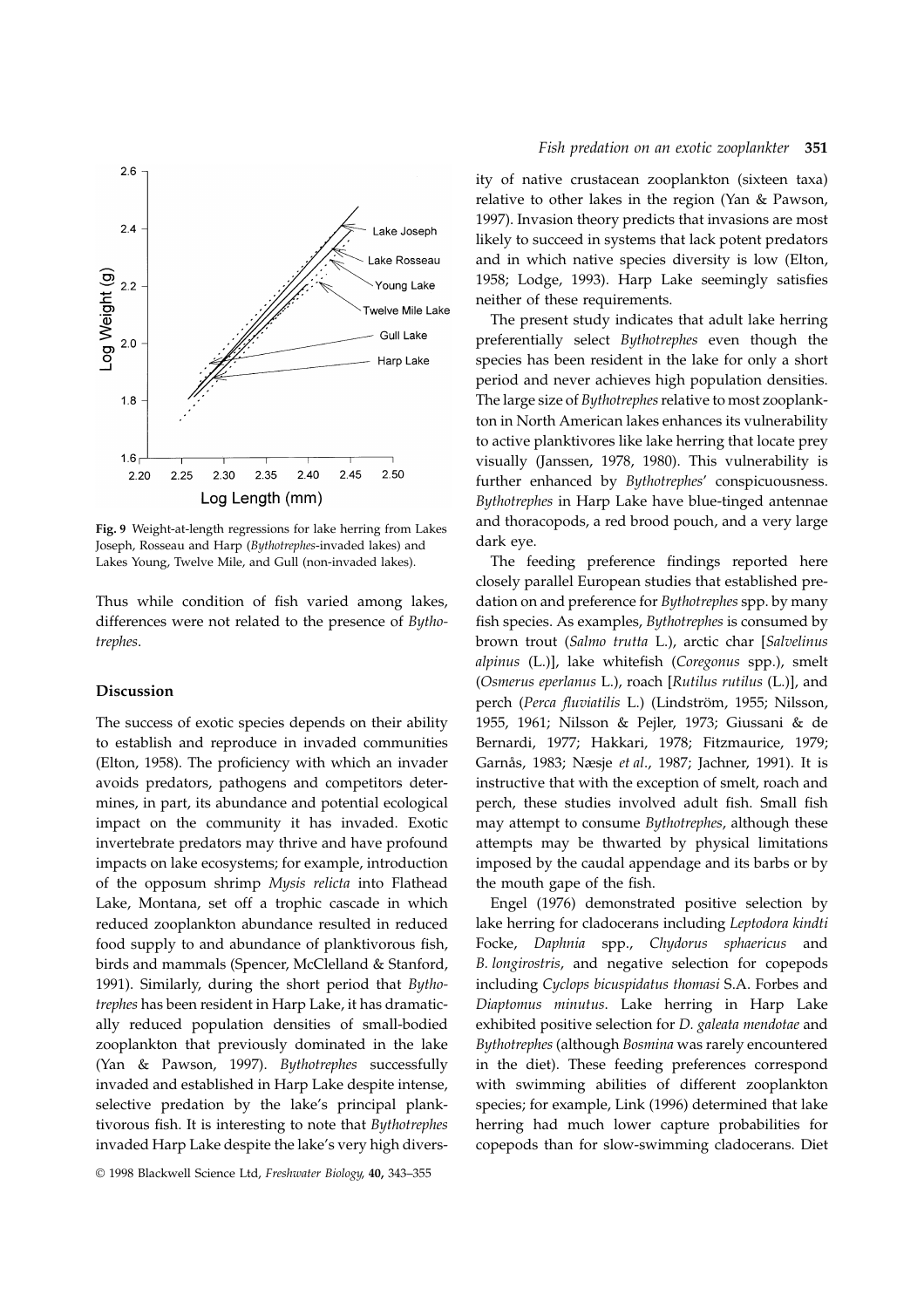# **352** *R.A. Coulas, H.J. MacIsaac and W. Dunlop*

of lake herring in Harp Lake has changed dramatically in recent years, with selection now strongest for species that were either absent (*Bythotrephes*) or much less common (*D. galeata mendotae*) prior to 1993. It seems likely that negative selection of *D. galeata mendotae* by lake herring, as indicated by some Chesson's  $\alpha$  values, may have resulted from sensitivity of the index to rare prey types; disproportionately greater selection by fish for *Bythotrephes* on these dates resulted in diminution of selection for *Daphnia* even though it was more common in fish diets than in the lake. It is, however, possible, that selection changed seasonally in relation to absolute abundance or size structure of the *Daphnia* population.

Lake herring in Harp Lake fed on specific size classes of common plankton species. Calanoid copepods and *D. galeata mendotae* ingested by lake herring were significantly larger than corresponding plankton in the lake. This pattern did not extend to less common taxa, as neither *Bythotrephes* nor *H. gibberum* were consumed on a size-selective basis. *Bythotrephes* is such a conspicuous organism that even relatively small individuals may be perceptible to planktivores (Zaret, 1972).

# Bythotrephes *coexistence with lake herring*

Lake herring quickly incorporated *Bythotrephes* into its diet as its population increased in Harp Lake. *Bythotrephes* was never a numerically important component of the zooplankton community in the lake, yet it was a highly preferred prey item of lake herring. Handling mortality precludes mark-recapture studies to ascertain the size of the lake herring population in Harp Lake, although catch rate data suggest the population is large; for example, about twenty fish were captured per gill net during each 30-min period, although 200 individuals were captured on one occasion. Based on the incidence of broken caudal spines in lake sediments, Hall & Yan (1997) suggested that up to 40% of deposited *Bythotrephes* had been consumed by fish in Harp Lake. Given the relatively high density of lake herring, and its strong selection for *Bythotrephes*, it seems reasonable to conclude that lake herring could strongly affect *Bythotrephes* abundance and possibly even its existence in Harp Lake. However, the lake's thermal regime appears to provide *Bythotrephes* with a spatial refuge from lake herring, thereby reducing predator–prey contact. During summer 1995,

a thermocline established at about 5 m depth in Harp Lake between 8 June and 27 June and persisted until autumn turnover in early September (C. Charron, University of Toronto, Mississauga, Ontario, personal communication). Spatial distributions of *Bythotrephes* and lake herring exhibited little overlap; for example, efforts to capture lake herring in the epilimnion of Harp Lake using gill nets were unsuccessful on three occasions. Emery (1973) reported that lake herring were found primarily along the bottom in lakes in Algonquin Park, Ontario. These findings are consistent with limited laboratory and synoptic survey data which suggest that the species strongly prefers cold water (4–12 °C, Janssen, 1978). By contrast, an intensive survey of diel vertical distribution revealed that *Bythotrephes* spent  $\approx 80\%$  of a 24-h period in the epilimnion of Harp Lake during July 1995 (C. Charron, personal communication). Lake herring feeding on *Bythotrephes* may be limited to the period between 04.00 and 08.00 h when *Bythotrephes* is much more homogeneously distributed throughout the water column. Predation on *Bythotrephes* appears to depend on its movement into the hypolimnion during the early morning hours. Nevertheless, the spatial refuge afforded to *Bythotrephes* by the thermal structure of the lake probably reduces predation by the lake's primary planktivore very considerably. Vertical distributions of coregonid planktivores and *Bythotrephes* in Harp Lake are exactly opposite to patterns observed in Lake Lucerne, Switzerland (C. Heller, personal communication) and other European lakes, although in all cases they serve to limit predator contact with prey. It remains unclear why *Bythotrephes* exhibits nocturnal migrations below the thermocline where its primary predators reside.

*Bythotrephes* abundance declined rapidly during late summer, and was very low when the lake destratified. Destratification would eliminate the spatial refuge and potentially increase encounter rates of predators and prey. However, the low density of *Bythotrephes* on 20 September, after the lake had destratified, may have resulted from a combination of increased death rate and reduced birth rate.

#### *Lake herring diet and condition*

Differential retention of *Bythotrephes* caudal spines relative to other prey items in fish stomachs could potentially affect fish hunger and subsequent feeding. Keilty (1990) found that stomachs of alewife from

<sup>© 1998</sup> Blackwell Science Ltd, *Freshwater Biology*, **40,** 343–355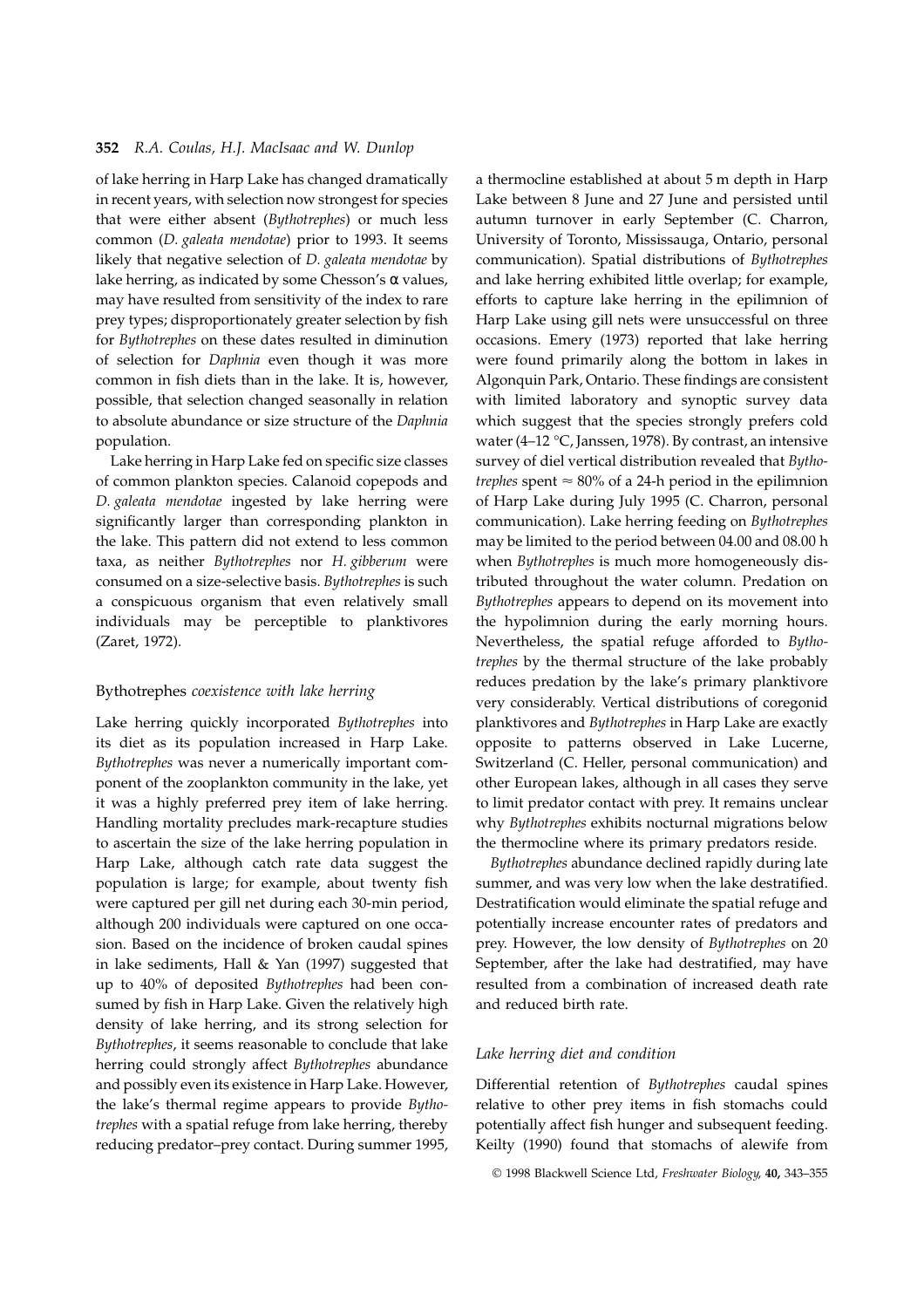Lake Michigan were solidly packed with *Bythotrephes*. Stomachs of some lake herring from Harp Lake and other invaded lakes in the Muskoka region were also filled with caudal spines from *Bythotrephes*. Feeding on *Bythotrephes* by lake herring did not result in differential retention of caudal spines as evidenced by the relative passage rates of caudal spines and mandibles. This finding should be interpreted with caution, however, as most of the fish contained fewer than 100 *Bythotrephes*

No differences in condition of fish in invaded and non-invaded lakes were found. This is consistent with the view that *Bythotrephes* is processed through digestive tracts of lake herring at the same rate and with the same efficiency as other, smaller foods. However, this is inconsistent with the available evidence regarding utilization efficiency (i.e. ratio of utilized to total calories ingested) of coregonid fish preying on *Bythotrephes* and other zooplankton prey (Giussani & de Bernardi, 1977). Giussani & de Bernardi (1977) questioned preferential ingestion of *Bythotrephes* by coregonids considering the low population density of the former in Lake Maggiore, Italy, and low utilization efficiency of the latter on this prey type relative to *Daphnia*. Even if lake herring had low utilization efficiency when feeding on *Bythotrephes*, overall fish growth could be neutrally or even positively affected owing to enhanced availability of other preferred prey (i.e. *D. galeata mendotae*) in invaded lakes.

Additional study is required before it can be concluded that invasion by *Bythotrephes* has no adverse effects on fish condition. Condition or growth could be reduced in a density-dependent manner that would not be obvious in this study; for example, *Bythotrephes*induced alterations of zooplankton community structure (Yan & Pawson, 1997) could reduce availability of small prey to larval fish and cause a bottleneck in juvenile recruitment. If realized, this effect could take years to detect, depending on the severity of food limitation. Moreover, because the present study considered only adult fish it may have underestimated the effects of *Bythotrephes* on fish condition. Fish in Lakes Joseph, Rosseau and Harp experienced up to 9 years of growth prior to establishment of *Bythotrephes*. This limitation could be overcome by comparing otolith growth patterns in small fish in invaded and non-invaded lakes, and by limiting assessments to years subsequent to *Bythotrephes* invasion. Although weight-at-length relationships were used to assess fish

© 1998 Blackwell Science Ltd, *Freshwater Biology*, **40,** 343–355

condition differences in invaded and non-invaded lakes, use of size-at-age relationships would provide more conclusive information.

# **Acknowledgments**

We thank Andrew Bially, Steve Taylor, Lori MacKay, Bev Clark, Ed Mazak and Sue Roe for field assistance, equipment and lake herring samples. Norman Yan, Gary Sprules, Chris Charron, Bill Demott, Colin Townsend and an anonymous referee provided helpful comments and advice. We acknowledge the families of Don Austin and Joyce Young for their warm hospitality and for permitting access to Harp and Young Lakes. This research was supported by MOEE Research Advisory Council grant #ER2122 to W. G. Sprules and H. J. MacIsaac, and by an NSERC research grant to H. J. MacIsaac.

#### **References**

- Allen G., Yan N.D. & Geiling W.T. (1994) *ZEBRA2— Zooplankton Enumeration and Biomass Routines for APIOS: a semi-automated sample processing system for zooplankton ecologists*. Ontario Ministry of Environment and Energy, Toronto.
- Balcer M.D., Korda N.L. & Dodson S.I. (1984) *Zooplankton of the Great Lakes: a Guide to the Identification and Ecology of the Common Crustacean Species*. University of Wisconsin Press, Madison.
- de Bernardi R. & Canali S. (1975) Population dynamics of pelagic cladocerans in Lago Maggiore. *Memiore Dell'Instituto Italiano Di Idrobiologie*, **32**, 365–392.
- Bur M.T. & Klarer D.M. (1991) Prey selection for the exotic cladoceran *Bythotrephes cederstroemi* by selected Lake Erie fishes. *Journal of Great Lakes Research*, **17**, 85–93.
- Bur M.T., Klarer D.M. & Krieger K.A. (1986) First records of a European cladoceran, *Bythotrephes cederstroemi*, in Lakes Erie and Huron. *Journal of Great Lakes Research*, **12**, 144–146.
- Chesson J. (1983) The estimation and analysis of preference and its relationship to foraging models. *Ecology*, **64**, 1297–1304.
- Coulas R. (1996) *Predation on the exotic spiny water flea* Bythotrephes cederstroemi *by lake herring* Coregonus artedi *in Harp Lake, Ontario*. MSc thesis, University of Windsor, Windsor, ON, Canada.
- Cullis K.I. & Johnson G.E. (1988) First evidence of the cladoceran *Bythotrephes cederstroemi* Schoedler in Lake Superior. *Journal of Great Lakes Research*, **14**, 524–525.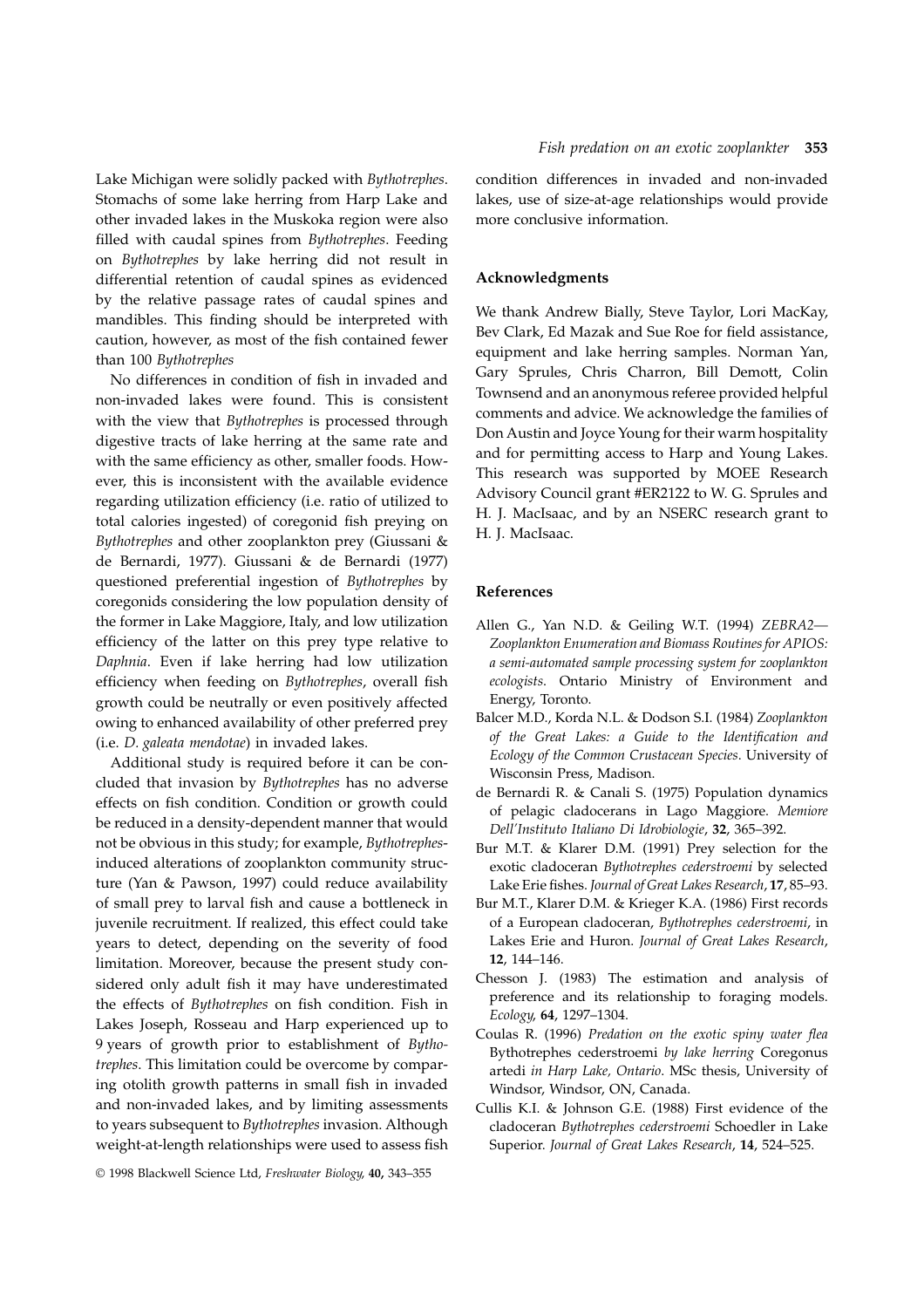**354** *R.A. Coulas, H.J. MacIsaac and W. Dunlop*

- Dillon P.J., Reid R.A. & de Grosbois E. (1987) The rate of acidification of aquatic ecosystems in Ontario, Canada. *Nature*, **329**, 45–48.
- Elton C.S. (1958) *The Ecology of Invasions by Animals and Plants*. Chapman and Hall, London.
- Emery A.R. (1973) Preliminary comparisons of day and night habits of freshwater fish in Ontario lakes. *Journal of the Fisheries Research Board of Canada*, **30**, 761–774.
- Engel S. (1976) Food habits and prey selection of coho salmon (*Oncorhynchus kisutch*) and cisco (*Coregonus artedii*) in relation to zooplankton dynamics in Pallette Lake, Wisconsin. *Transactions of the American Fisheries Society*, **105**, 607–614.
- Fitzmaurice P. (1979) Selective predation on Cladocera by brown trout *Salmo trutta* L. *Journal of Fish Biology*, **15**, 521–525.
- Garnås E. (1983) Food composition and zooplankton selection by smelts, *Osmerus eperlanus* L., in Lake Tyrifjorden, Norway. *Fauna Norvegia, Series A*, **4**, 21–28.
- Giguère L.A., St. Pierre J.-F., Bernier B., Vézina A. & Rondeau J.-G. (1987) Can we estimate the true weight of zooplankton samples after chemical preservation? *Canadian Journal of Fisheries and Aquatic Sciences*, **46**, 522–527.
- Giussani G. & de Bernardi R. (1977) Food selectivity in *Coregonus* sp. of Lago Maggiore: an energetical approach. *Memiore Dell'Instituto Italiano Di Idrobiologie*, **34**, 121–130.
- Grimas U. & Nilsson N.-A. (1965) On the food chain in some north Swedish river reservoirs. *Reports of the Institute of Freshwater Research Drottningholm*, **46**, 31–48.
- Hakkari L. (1978) On the productivity and ecology of zooplankton and its role as food for fish in some lakes in Central Finland. *Biological Research Report, University of Jyva¨skyla¨*, **4**, 3–87.
- Hall R.I. & Yan N.D. (1997) Comparing annual population growth estimates of the exotic invader *Bythotrephes* by using sediment and plankton records. *Limnology and Oceanography*, **42**, 112–120.
- Haney J.F. & Hall D.J. (1973) Sugar coated *Daphnia*: a preservation technique for Cladocera. *Limnology and Oceanography*, **18**, 331–333.
- Hartman K., Vondracek B., Parrish D. & Muth K. (1992) Diets of emerald and spottail shiners and potential interactions with other western Lake Erie planktivorous fishes. *Journal of Great Lakes Research*, **18**, 43–50.
- Jachner A. (1991) Food and habitat partitioning among juveniles of three fish species in the pelagial of a mesotrophic lake. *Hydrobiologia*, **226**, 81–89.
- Janssen J. (1978) Feeding-behaviour repertoire of the alewife, *Alosa pseudoharengus*, and the ciscoes, *Coregonus hoyi* and *C. artedii. Journal of the Fisheries Research Board of Canada*, **35**, 249–253.
- Janssen J. (1980) Alewives (*Alosa pseudoharengus*) and ciscoes (*Coregonus artedii*) as selective and non-selective planktivores. *Evolution and Ecology of Zooplankton Communities* (ed. W.C. Kerfoot), pp. 580–586. University Press of New England, Hanover, New Hampshire.
- Johannsson O.E., Mills E.L. & O'Gorman R. (1991) Changes in the nearshore and offshore zooplankton communities in Lake Ontario: 1981–88. *Canadian Journal of Fisheries and Aquatic Sciences*, **48**, 1546–1557.
- Keilty T.J. (1990) Evidence for alewife (*Alosa pseudoharengus*) predation on the European cladoceran *Bythotrephes cederstroemi* in northern Lake Michigan. *Journal of Great Lakes Research*, **16**, 330–333.
- Lechowicz M.J. (1982) The sampling characteristics of electivity indices. *Oecologia*, **52**, 22–30.
- Lehman J.T. (1987) Palearctic predator invades North American Great Lakes. *Oecologia (Berlin)*, **74**, 478–480.
- Lehman J.T. (1988) Algal biomass unaltered by food-web changes in Lake Michigan. *Nature*, **332**, 537–538.
- Lindström T. (1955) On the relation fish size–food size. *Reports of the Institute of Freshwater Research Drottningholm*, **36**, 133–147.
- Link J. (1996) Capture probabilities of Lake Superior zooplankton by an obligate planktivorous fish—the lake herring. *Transactions of the American Fisheries Society*, **125**, 139–142.
- Lodge D.M. (1993) Biological invasions: lessons for ecology. *Trends in Ecology and Evolution*, **8**, 133–137.
- MacIsaac H.J., Sprules W.G., Johannsson O.E. & Leach J.H. (1992) Filtering impacts of larval and sessile zebra mussels (*Dreissena polymorpha*) in western Lake Erie. *Oecologia (Berlin)*, **92**, 30–39.
- MacKay L. (1995) *Field Manual for Spring Littoral Index Netting Surveys.* Muskoka Lakes Aquatic Assessment Unit, Ministry of Natural Resources. Bracebridge, Ontario. File Report 1995–2.
- Manly B.F.J. (1974) A model for certain types of selection experiments. *Biometrics*, **30**, 281–294.
- Martin J.W. & Cash-Clark C.E. (1995) The external morphology of the onychopod 'cladoceran' genus *Bythotrephes* (Crustacea, Brachiopods, Onychopoda, Cercopagididae), with notes on the morphology and phylogeny of the order Onychopoda. *Zoologica Scripta*, **24**, 61–90.
- Mills E.L., O'Gorman R., DeGisi J., Heberger R. & House R. (1992) Food of the alewife (*Alosa pseudoharengus*) in Lake Ontario before and after the establishment of *Bythotrephes cederstroemi. Canadian Journal of Fisheries and Aquatic Sciences*, **49**, 2009–2018.
- Mills E.L., Leach J.H., Carlton J.T. & Secor C.L. (1993) Exotic species in the Great Lakes: a history of biotic crisis and anthropogenic introductions. *Journal of Great Lakes Research*, **19**, 1–54.

<sup>© 1998</sup> Blackwell Science Ltd, *Freshwater Biology*, **40,** 343–355